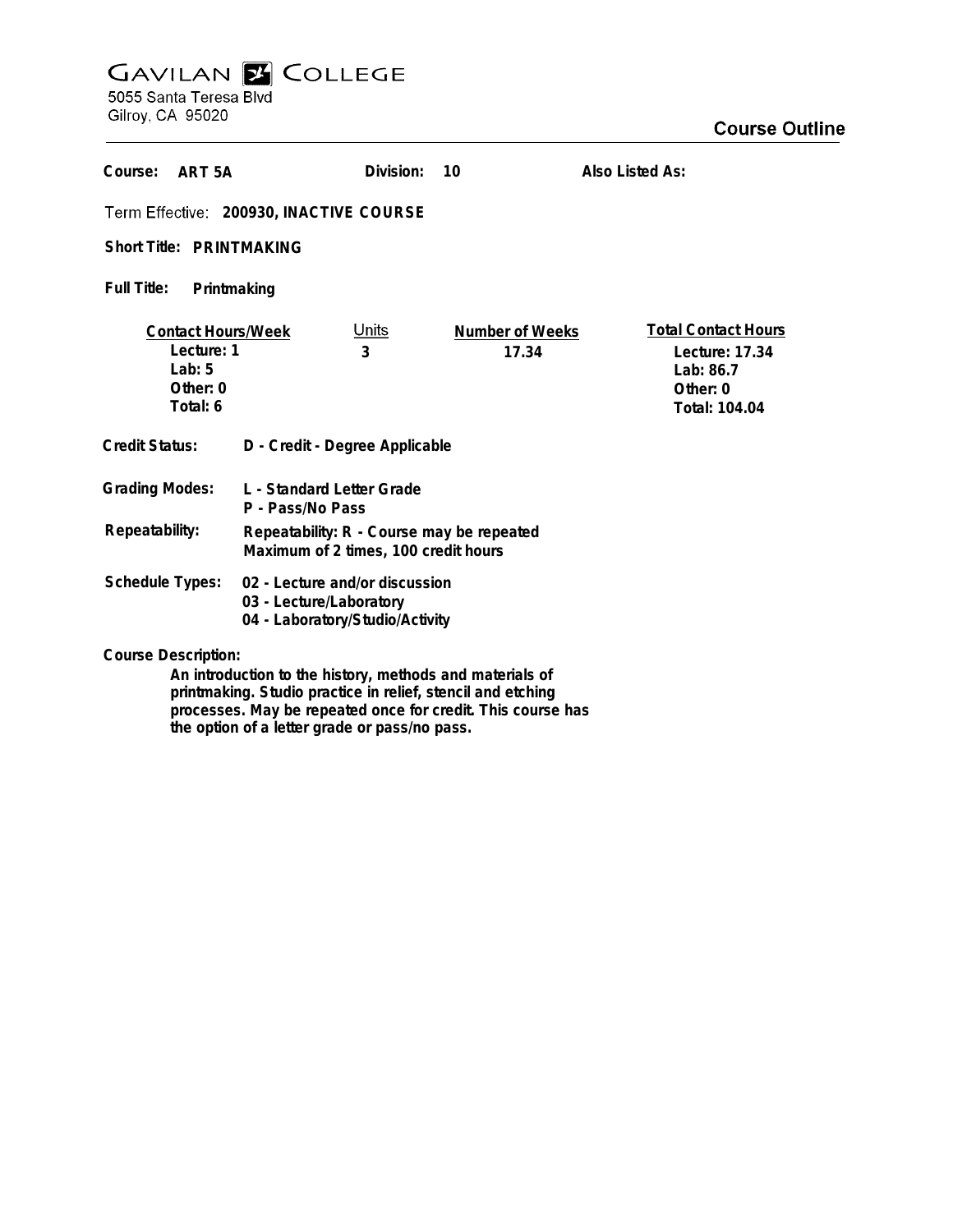**ARTICULATION and CERTIFICATE INFORMATION Associate Degree: GAV C1, effective 200630 CSU GE: IGETC: CSU TRANSFER: Transferable CSU, effective 200630 UC TRANSFER: Transferable UC, effective 200630**

## **PREREQUISITES:**

## **COREQUISITES:**

#### **STUDENT LEARNING OUTCOMES:**

**1. To have a general knowledge of the historical development**

**of traditional printmaking techniques.**

**2. Be exposed to contemporary printmaking styles and movements.**

**3. Understand the role of design and composition in the fine art of printmaking.**

**4. Understand the relationship between fine arts printing and graphic arts printing.**

**5. Have developed a sense of discernment in viewing examples of fine prints.**

**6. Have developed a sense of personal communication via a visual image of aesthetic value and appreciation.**

### **TOPICS AND SCOPE:**

**Inactive Course: 12/08/2008**

Introduction to course, objectives, materials **and tools, grading procedure. Printmaking**

**methods and theories. Introduction to basic**

**elements of design and composition. Relief printing demonstration. Safety and health concerns.**

**2 6 Project 1, Relief print using linoleum or wood, single color. Negative and positive image**

**approaches.**

**3 6 Project 1 - Carving, inking and printing of blockprints.**

**4 6 Collagraph techniques demonstrated. Use of found objects and fabricated plates.**

**Project 2 - Collagraph, using both found**

**objects and built-up texture plates.**

**5 6 Printing of collagraphs**

**6 6 Continued studio work on relief and collagraph prints. Critique of 1 and 2.**

**7 6 Serigraphy introduced, filmstrips and demonstration on silkscreen preparation.**

**Project 3, Serigraph, using tusche and glue**

**8 6 Project 4, Serigraph, using cut-film stencil**

**9 6 Studio work on silkscreens, printing of screens Term research paper assigned on traditional**

**printmaking history and techniques**

**10 6 Demonstration of photo-silkscreen stencils,**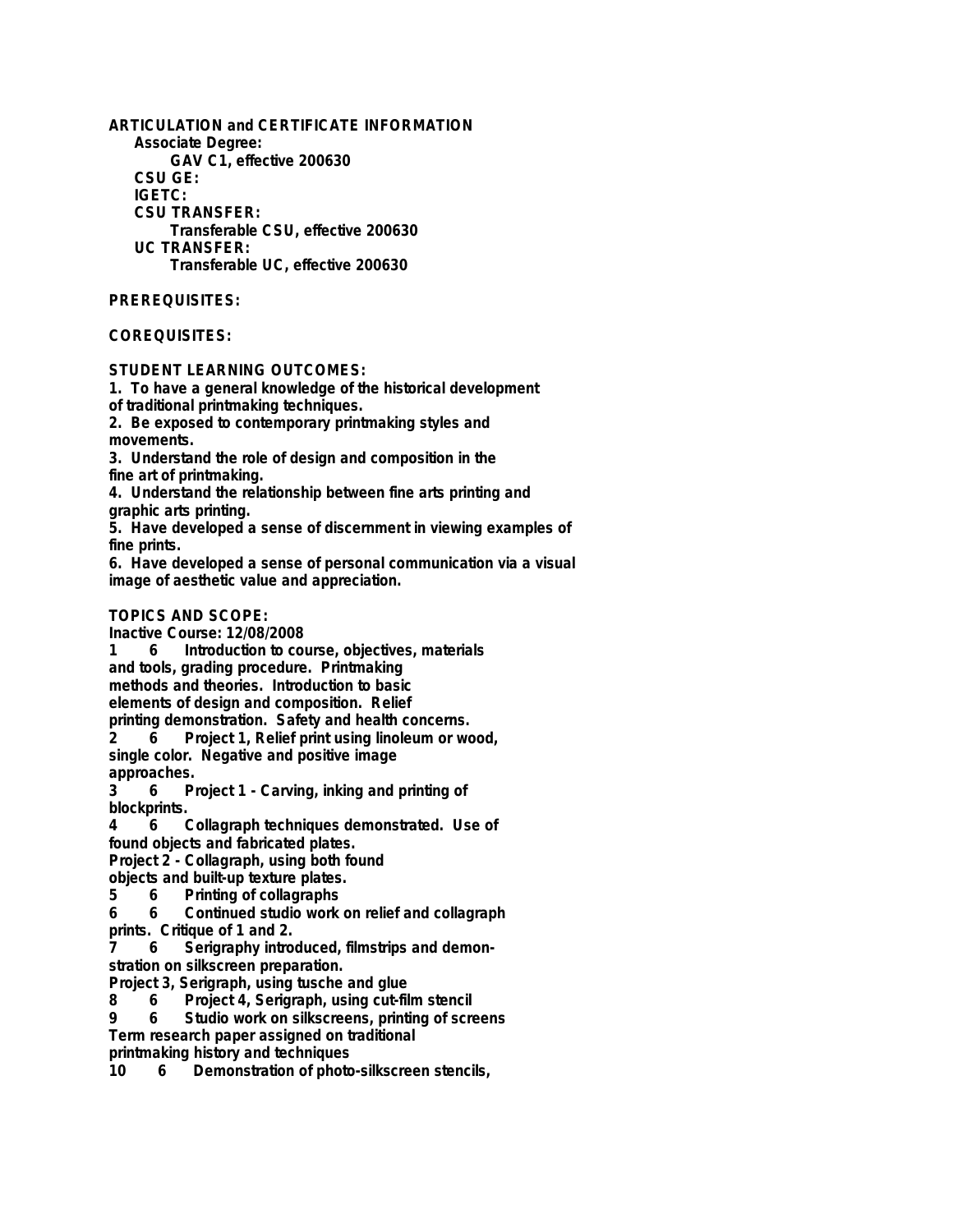**using film and direct emulsion.**

**11 6 Completion of unit on silkscreen. Critique**

**of completed serigraphs.**

**12 6 Project 5 Dry point Etching: Dry point engraving/ etching on plastic plates introduced.**

**13 6 Studio work on drypoints, printing using the intaglio process.**

**14 6 Acid etching on metal plates. Project 6, Zinc plate etching**

**15 6 Use of hard and soft grounds, false biting,**

**multiple etches for value range**

**16 6 Studio work on etchings**

**Project 7 - Final Portfolio of Matted Prints**

**17 6 Final printing of editions, numbering, matting and development of final portfolio**

**18 6 Presentation of portfolios, final critique**

**session, and written exam on course theory,**

**terms and techniques.**

**ASSIGNMENTS:**

**Assignments consist of 7 Projects which are researched, designed and produced while working both in and out of class. The combination of lectures, demonstrations and scheduled studio time, augmented by out-of-class (homework) time total an average of nine hours per week to complete all the work assigned. COURSE OBJECTIVES:**

**At the conclusion of this course the student will be able to understand and use the following:**

**1. a working knowledge of wood and linoleum printing materials and methods.**

**2. a working knowledge of collograph printmaking materials and methods.**

- **3. a working knowledge of silkscreen materials and methods.**
- **4. a working knowledge of drypoint materials and methods.**
- **5. a working knowledge of etching materials and methods.**

**6. familiar with the operation of a printing press.**

**7. a sense of design and aesthetic communication**

**suitable for printmaking applications.**

**8. Develop a portfolio of original designs, and editions of prints from those designs, that display originality and aesthetic creativity.**

**9. Articulate value judgements regarding aesthetic standards and design considerations.**

**METHODS OF INSTRUCTION:**

**Instruction by lecture, demonstration, examples, filmstrips and slides.**

**REPRESENTATIVE TEXTBOOKS: Reference Materials: Art Department and Library Books and Magazine Collections**

**SUPPLEMENTAL DATA: Basic Skills: N Classification: I Noncredit Category: Y**